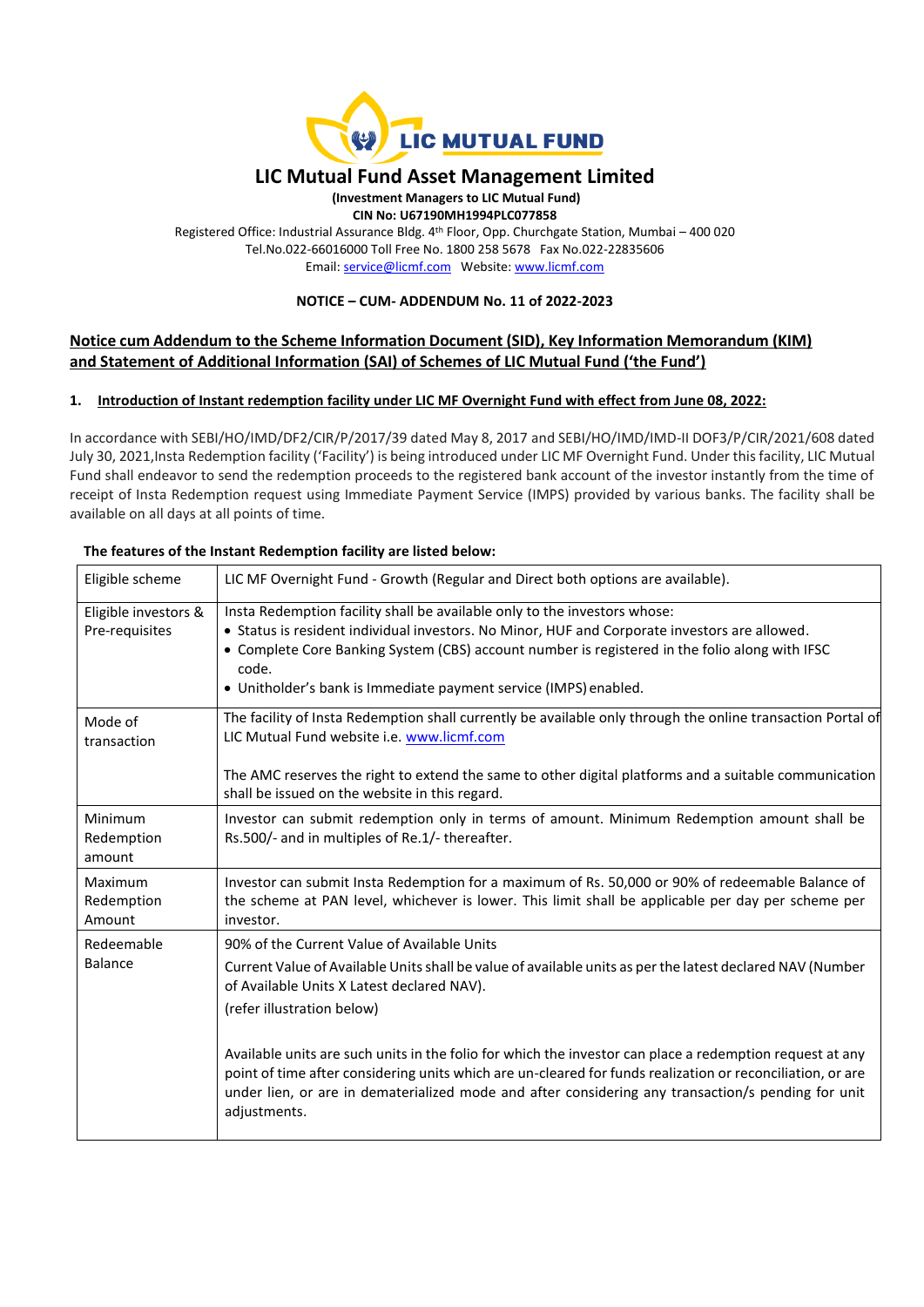| Cut-off timings    | The cut off timings for NAV applicability for redemption through the Facility shall be applicable as<br>under:                                                            |  |  |
|--------------------|---------------------------------------------------------------------------------------------------------------------------------------------------------------------------|--|--|
|                    | where the application is received up to 3.00 pm – the lower of (i) NAV of previous calendar day<br>and (ii) NAV of calendar day on which application is received;         |  |  |
|                    | where the application is received after 3.00 pm $-$ the lower of (i) NAV of calendar day on which<br>such application is received, and (ii) NAV of the next calendar day. |  |  |
| Demat Unit Holders | This facility is not available for Demat Unit Holders                                                                                                                     |  |  |

## **Illustration:**

| <b>Particulars</b>                                                           | <b>Amount in Rs.</b> |                   |
|------------------------------------------------------------------------------|----------------------|-------------------|
|                                                                              | Scenario 1           | <b>Scenario 2</b> |
| (A) Current Value of Available Units (Number of Available Units X Latest NAV | 52,000               | 1,00,000          |
| Declared)                                                                    |                      |                   |
| (B) Redeemable Balance (A X 90%)                                             | 46.800               | 90.000            |
| Redeemable Amount (B) or 50,000, whichever is lower                          | 46,800               | 50,000            |

Investors may note that the facility may get impacted due to technical/Internet /network issues or software/hardware challenges or other reasons beyond the control of the AMC. In case the Insta redemption is not completed, units shall be reinstated in the Folio.

Insta redemption will have preference over other modes of offline and online redemption even if redemption requests for other modes are received before the instant redemption.

All other provisions of the SID and KIM of LIC MF Overnight Fund except as specifically modified herein above remain unchanged.

# **2. Resignation of Debt Dealer**

Mr. Yash Sanghvi, Debt Dealer has resigned from the services of LIC Mutual Fund Asset Management Limited and hence ceases to be a Key Personnel for the schemes of LIC Mutual Fund from the closing business hours of June 03, 2022.

All reference of Mr. Yash Sanghvi in the SAI stands deleted.

#### **3. Appointment of Senior Fund Manager – Equity**

Mr. Amit Nadekar has been appointed as Senior Fund Manager- Equity w.e.f. **June 01, 2022.** He will be a Key Personnel for schemes of LIC Mutual Fund.

| <b>Name</b>      | Age (<br>years) | Qualification                                                                                                                                                  | <b>Key Personnel Experience</b>                                                                                                                                                                                                                                                                                                                                                                                                                                     |
|------------------|-----------------|----------------------------------------------------------------------------------------------------------------------------------------------------------------|---------------------------------------------------------------------------------------------------------------------------------------------------------------------------------------------------------------------------------------------------------------------------------------------------------------------------------------------------------------------------------------------------------------------------------------------------------------------|
| Mr. Amit Nadekar | 44              | • MMS (Finance) - Jamnalal Bajaj Institute<br>of Management Studies<br>• CA - Institute of Chartered Accountants<br>of India<br>• M Com - University of Mumbai | • Senior Fund Manager (Equity) -LIC Mutual<br>Fund Asset Management Ltd. (w.e.f. June 01,<br>2022)<br>$\bullet$ Portfolio<br>Manager - Alchemy<br>Capital<br>Management Pvt. Ltd. (October 2005 to May<br>2022)<br>• Manager, Corporate Strategy and Planning -<br>Raymond Limited (November 2004 to July<br>2005)<br>• Founder Director - Apar Research (June 2004<br>to November 2004)<br>• Research Analyst - First Global Securities (June<br>2003 to May 2004) |

The details of Mr. Amit Nadekar are as under: